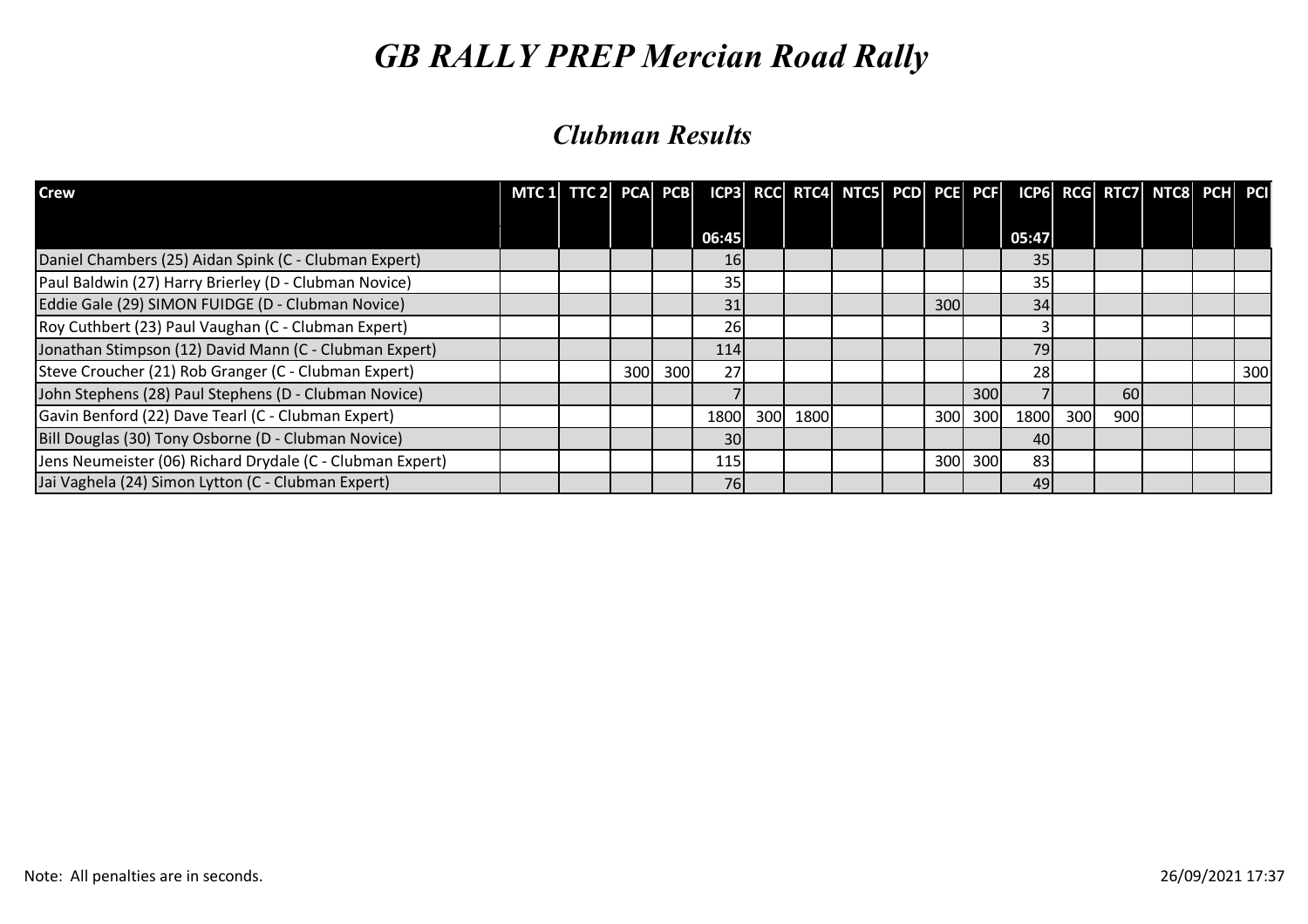| <b>Crew</b>                                               |    |           |     |      |     |            | STC9 PCJ STC10 PCK PCL STC11 NTC12 PCM STC13- NTC13- PCN ICP14 |     |            |     |         | PCO PCP ICP15 PCQ |     |
|-----------------------------------------------------------|----|-----------|-----|------|-----|------------|----------------------------------------------------------------|-----|------------|-----|---------|-------------------|-----|
|                                                           |    |           |     |      |     | <u>Inl</u> | Out                                                            |     |            |     |         |                   |     |
|                                                           |    |           |     |      |     |            |                                                                |     | 07:23      |     |         | 03:46             |     |
| Daniel Chambers (25) Aidan Spink (C - Clubman Expert)     |    |           |     |      |     |            |                                                                |     | 30         |     |         | 24                |     |
| Paul Baldwin (27) Harry Brierley (D - Clubman Novice)     |    |           |     |      |     |            |                                                                |     | 52         |     |         | 20                |     |
| Eddie Gale (29) SIMON FUIDGE (D - Clubman Novice)         | 60 |           |     |      |     |            |                                                                |     | 67         |     |         | 11                | 300 |
| Roy Cuthbert (23) Paul Vaughan (C - Clubman Expert)       |    |           | 300 |      | 300 | 60         |                                                                | 300 | 97         |     |         |                   |     |
| Jonathan Stimpson (12) David Mann (C - Clubman Expert)    |    |           |     |      |     |            |                                                                | 300 | 120        |     |         | 48                |     |
| Steve Croucher (21) Rob Granger (C - Clubman Expert)      |    | <b>60</b> |     |      |     |            |                                                                |     | 102        |     |         | 38                |     |
| John Stephens (28) Paul Stephens (D - Clubman Novice)     |    |           |     | 120  |     | 60         |                                                                |     | 69         |     |         | 33                |     |
| Gavin Benford (22) Dave Tearl (C - Clubman Expert)        |    |           |     |      |     |            |                                                                |     | 24         |     |         | 15                |     |
| Bill Douglas (30) Tony Osborne (D - Clubman Novice)       |    |           |     | 1800 |     | 120        |                                                                |     | 100        |     |         | 27                |     |
| Jens Neumeister (06) Richard Drydale (C - Clubman Expert) |    |           |     |      | 300 | 1800       | 1800                                                           | 300 | 1800       | 300 | 300     | 1800              | 300 |
| Jai Vaghela (24) Simon Lytton (C - Clubman Expert)        |    |           |     |      |     |            |                                                                |     | <b>138</b> |     | Retired |                   |     |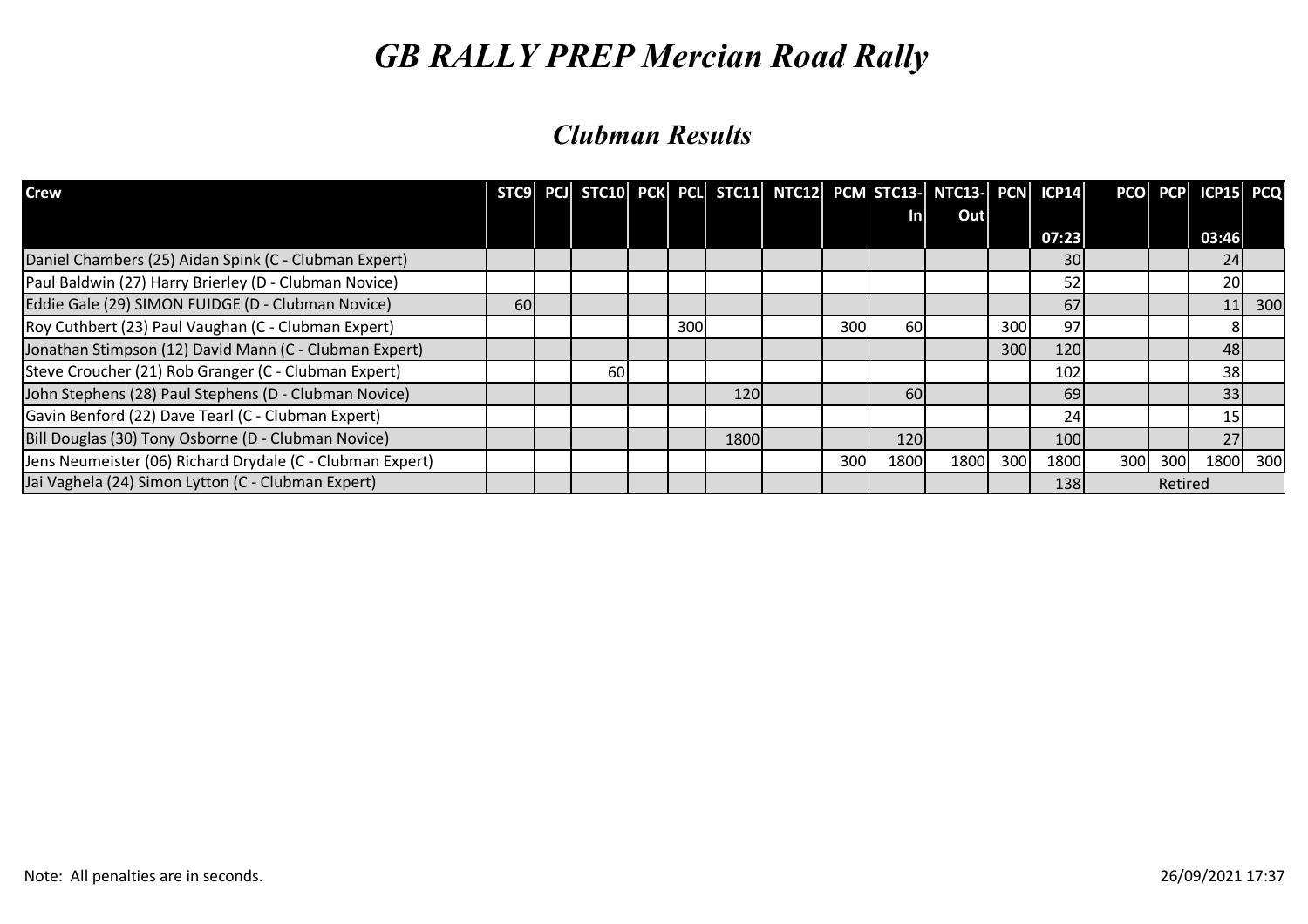| <b>Crew</b>                                               |     |     |           |      | PCR PCS ICP16 RTC17 NTC18 PCT RCU STC19 PCV PCW PCX PCY STC20 |     |     |      |         |     |             |            |         | MTC2 MTC3 TTC22 |  |
|-----------------------------------------------------------|-----|-----|-----------|------|---------------------------------------------------------------|-----|-----|------|---------|-----|-------------|------------|---------|-----------------|--|
|                                                           |     |     |           |      |                                                               |     |     |      |         |     |             |            | (TTC21) |                 |  |
|                                                           |     |     | 05:12     |      |                                                               |     |     |      |         |     |             |            |         |                 |  |
| Daniel Chambers (25) Aidan Spink (C - Clubman Expert)     |     |     | 126       |      |                                                               |     |     |      |         |     |             | <b>60l</b> |         |                 |  |
| Paul Baldwin (27) Harry Brierley (D - Clubman Novice)     |     |     | <b>20</b> |      |                                                               |     |     |      |         |     |             | 120        |         |                 |  |
| Eddie Gale (29) SIMON FUIDGE (D - Clubman Novice)         |     |     |           |      |                                                               |     |     |      | 300     |     |             |            |         |                 |  |
| Roy Cuthbert (23) Paul Vaughan (C - Clubman Expert)       |     | 300 | 33        |      |                                                               |     |     |      |         | 300 |             | 60         |         |                 |  |
| Jonathan Stimpson (12) David Mann (C - Clubman Expert)    |     |     | 239       | 1800 |                                                               |     |     |      |         |     |             | 60         |         |                 |  |
| Steve Croucher (21) Rob Granger (C - Clubman Expert)      |     |     | <b>28</b> |      |                                                               |     |     | 1800 |         |     |             |            |         |                 |  |
| John Stephens (28) Paul Stephens (D - Clubman Novice)     |     |     | 138       |      |                                                               |     |     | 1800 |         |     |             | 240        |         |                 |  |
| Gavin Benford (22) Dave Tearl (C - Clubman Expert)        |     |     | 49        |      |                                                               |     |     |      |         |     |             |            |         |                 |  |
| Bill Douglas (30) Tony Osborne (D - Clubman Novice)       |     |     | 217       |      | 1800                                                          |     |     | 1800 |         |     |             |            |         |                 |  |
| Jens Neumeister (06) Richard Drydale (C - Clubman Expert) | 300 | 300 | 1800      | 1800 | 1800                                                          | 300 | 300 | 1800 | 300     |     | 300 300 300 | 1800       |         |                 |  |
| Jai Vaghela (24) Simon Lytton (C - Clubman Expert)        |     |     |           |      |                                                               |     |     |      | Retired |     |             |            |         |                 |  |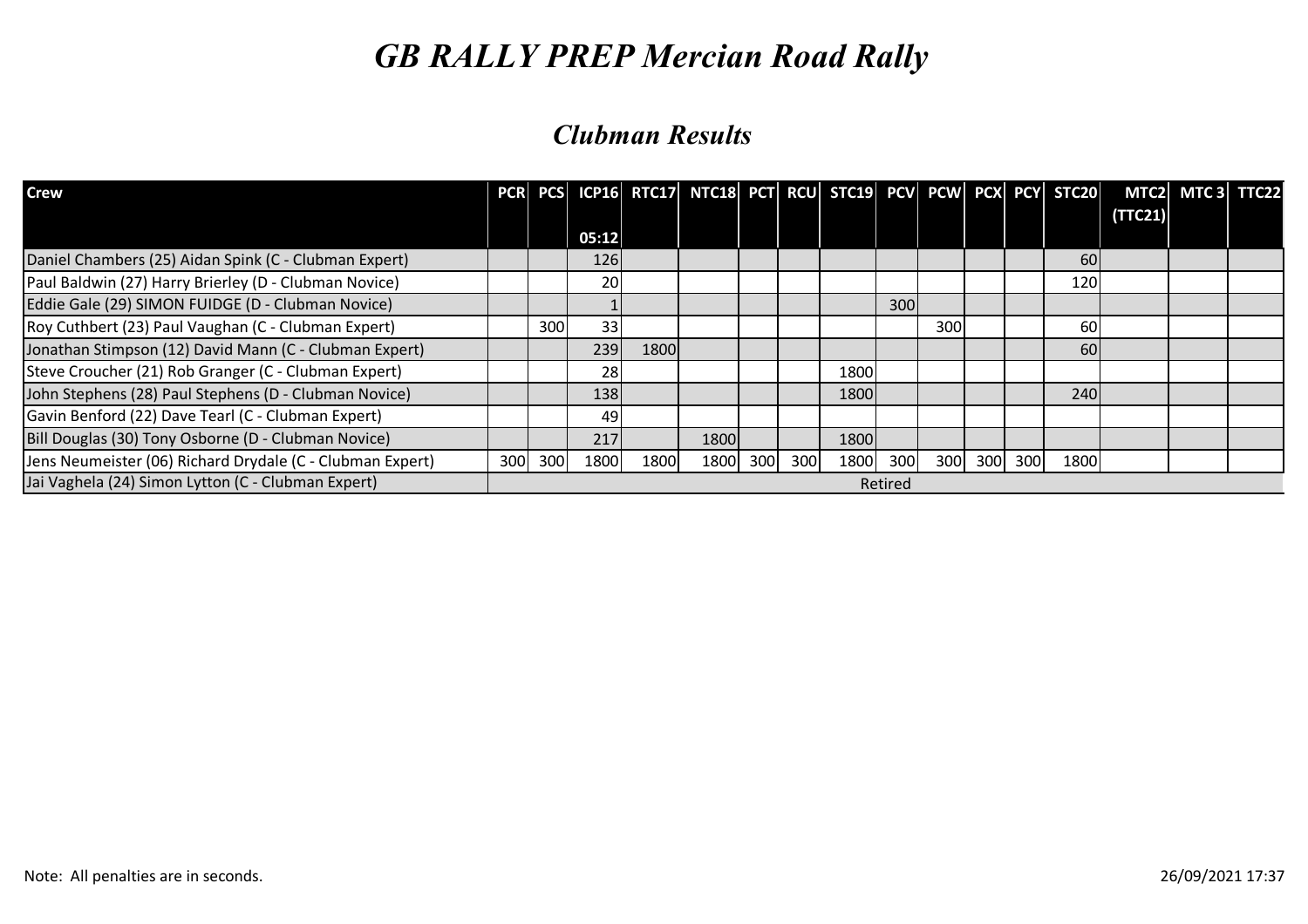| <b>Crew</b>                                               |      |  |            | RCAA STC23 RCBB RCCC RCDD STC24 NTC25 PCEE ICP26 PCFF RTC27 NTC28 RCGG ICP29 |      |       |  |  |       |
|-----------------------------------------------------------|------|--|------------|------------------------------------------------------------------------------|------|-------|--|--|-------|
|                                                           |      |  |            |                                                                              |      | 05:50 |  |  | 08:17 |
| Daniel Chambers (25) Aidan Spink (C - Clubman Expert)     |      |  |            |                                                                              |      | 20    |  |  | 94    |
| Paul Baldwin (27) Harry Brierley (D - Clubman Novice)     |      |  |            |                                                                              |      | 53    |  |  | 118   |
| Eddie Gale (29) SIMON FUIDGE (D - Clubman Novice)         |      |  | <b>120</b> |                                                                              |      | 62    |  |  | 54    |
| Roy Cuthbert (23) Paul Vaughan (C - Clubman Expert)       |      |  |            |                                                                              |      | 43    |  |  | 41    |
| Jonathan Stimpson (12) David Mann (C - Clubman Expert)    |      |  |            |                                                                              |      | 70    |  |  | 136   |
| Steve Croucher (21) Rob Granger (C - Clubman Expert)      |      |  |            |                                                                              |      | 57    |  |  | 110   |
| John Stephens (28) Paul Stephens (D - Clubman Novice)     | 1800 |  |            |                                                                              |      | 58    |  |  | 18    |
| Gavin Benford (22) Dave Tearl (C - Clubman Expert)        |      |  |            |                                                                              |      | 14    |  |  | 117   |
| Bill Douglas (30) Tony Osborne (D - Clubman Novice)       |      |  |            |                                                                              |      | 31    |  |  | 117   |
| Jens Neumeister (06) Richard Drydale (C - Clubman Expert) |      |  |            |                                                                              | 300l | 84    |  |  | 155   |
| Jai Vaghela (24) Simon Lytton (C - Clubman Expert)        |      |  |            | Retired                                                                      |      |       |  |  |       |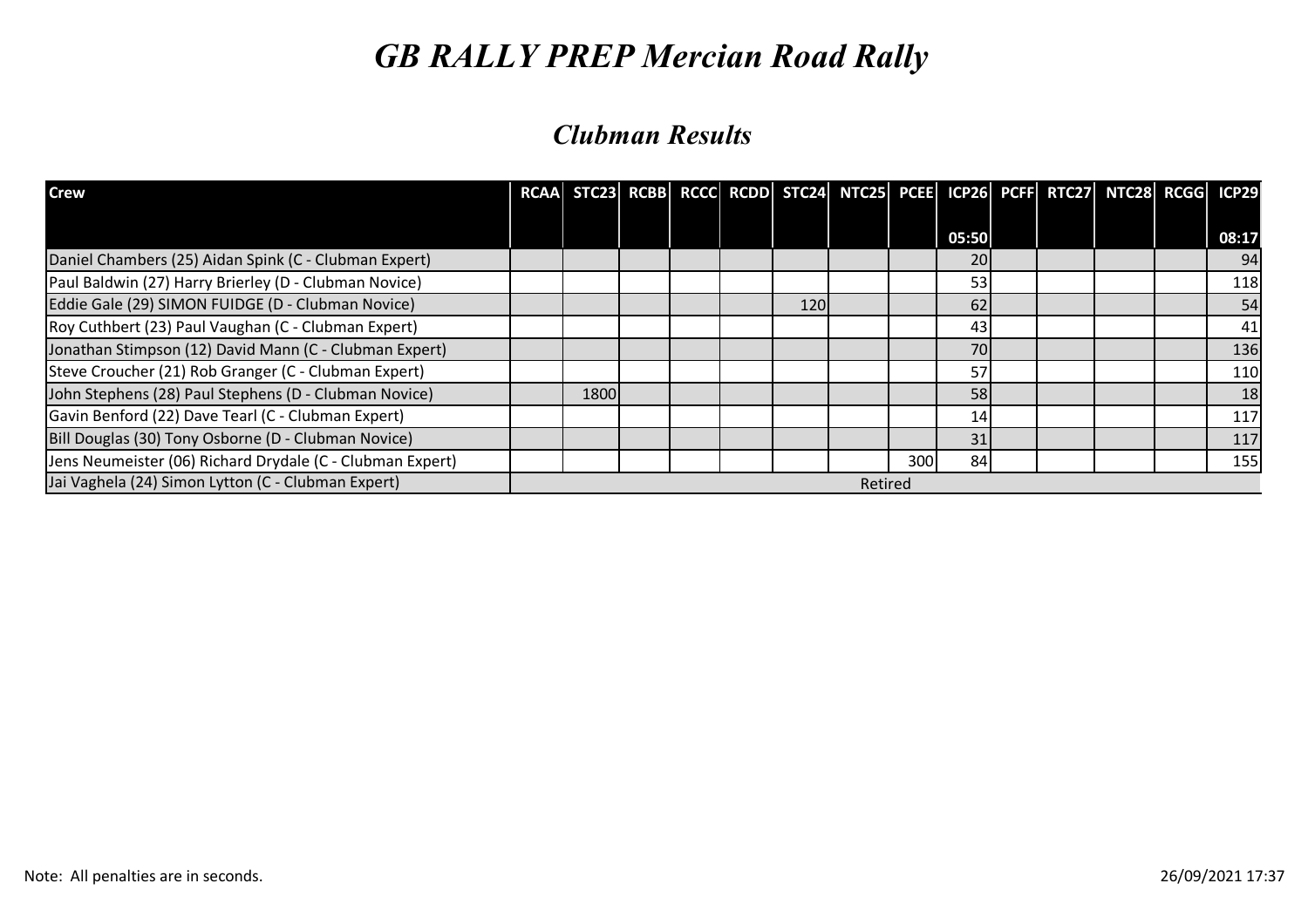| <b>Crew</b>                                               | RTC30 NTC31 PCHH PCII PCJJ ICP32 RTC33 NTC34 PCKK PCLL PCMM STC35 PCNN STC36 |     |     |       |         |     |      |     |  |
|-----------------------------------------------------------|------------------------------------------------------------------------------|-----|-----|-------|---------|-----|------|-----|--|
|                                                           |                                                                              |     |     | 08:07 |         |     |      |     |  |
| Daniel Chambers (25) Aidan Spink (C - Clubman Expert)     |                                                                              |     |     | 44    |         |     |      |     |  |
| Paul Baldwin (27) Harry Brierley (D - Clubman Novice)     |                                                                              |     |     | 85    |         |     |      |     |  |
| Eddie Gale (29) SIMON FUIDGE (D - Clubman Novice)         |                                                                              |     |     |       |         |     |      |     |  |
| Roy Cuthbert (23) Paul Vaughan (C - Clubman Expert)       |                                                                              |     | 300 | 27    |         | 300 |      | 300 |  |
| Jonathan Stimpson (12) David Mann (C - Clubman Expert)    |                                                                              |     |     | 103   |         |     | 60   |     |  |
| Steve Croucher (21) Rob Granger (C - Clubman Expert)      |                                                                              | 300 |     | 123   |         |     |      |     |  |
| John Stephens (28) Paul Stephens (D - Clubman Novice)     |                                                                              | 300 |     | 15    |         |     | 1800 |     |  |
| Gavin Benford (22) Dave Tearl (C - Clubman Expert)        |                                                                              |     |     | 57    |         |     |      |     |  |
| Bill Douglas (30) Tony Osborne (D - Clubman Novice)       |                                                                              |     |     | 104   |         |     | 1800 |     |  |
| Jens Neumeister (06) Richard Drydale (C - Clubman Expert) |                                                                              |     |     | 119   |         |     |      |     |  |
| Jai Vaghela (24) Simon Lytton (C - Clubman Expert)        |                                                                              |     |     |       | Retired |     |      |     |  |